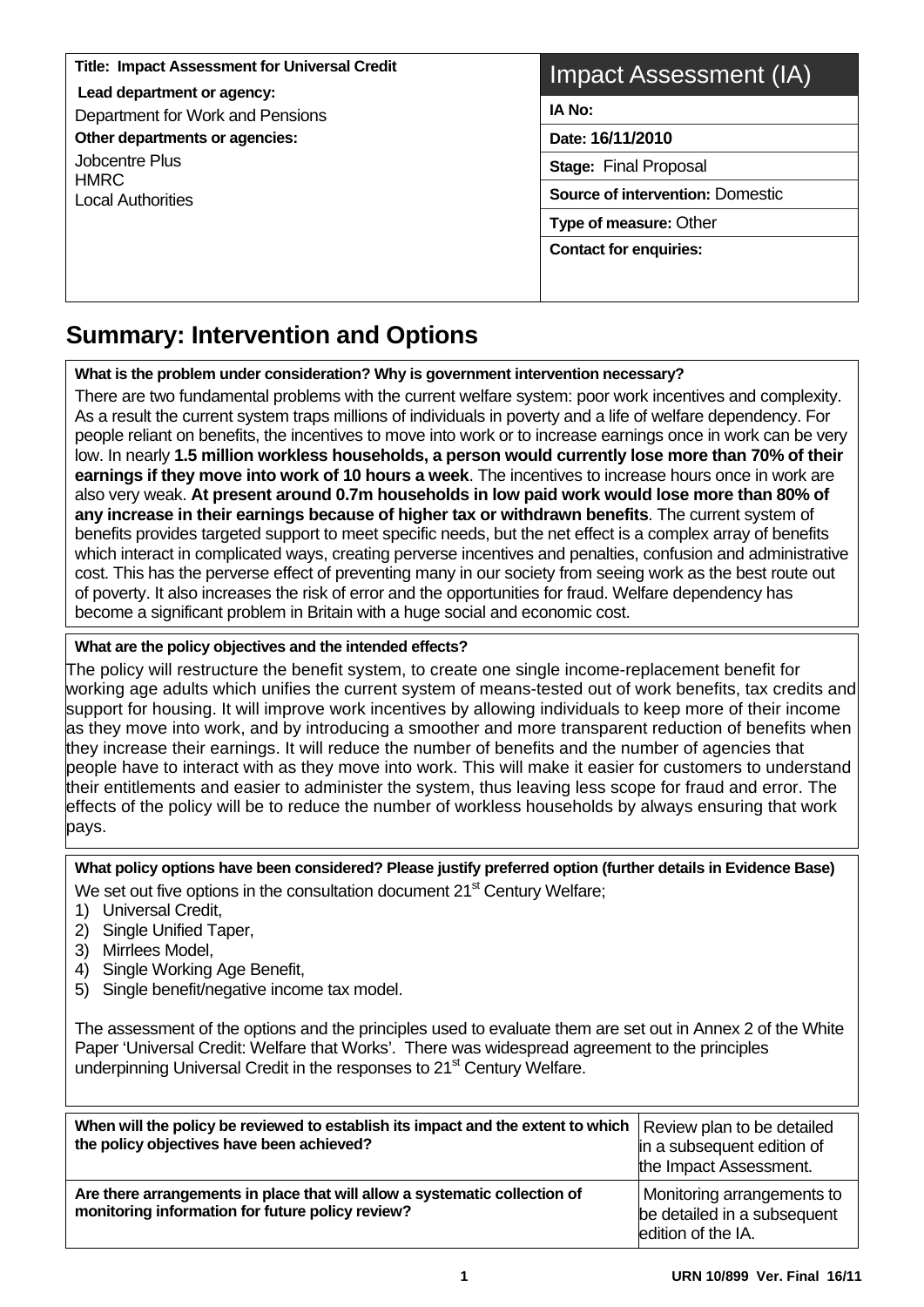**Ministerial Sign-off** For final proposal stage Impact Assessments:

*I have read the Impact Assessment and I am satisfied that (a) it represents a fair and reasonable view of the expected costs, benefits and impact of the policy, and (b) the benefits justify the costs.* 

Ces Junho

Signed by the responsible: Date: 16/11/2010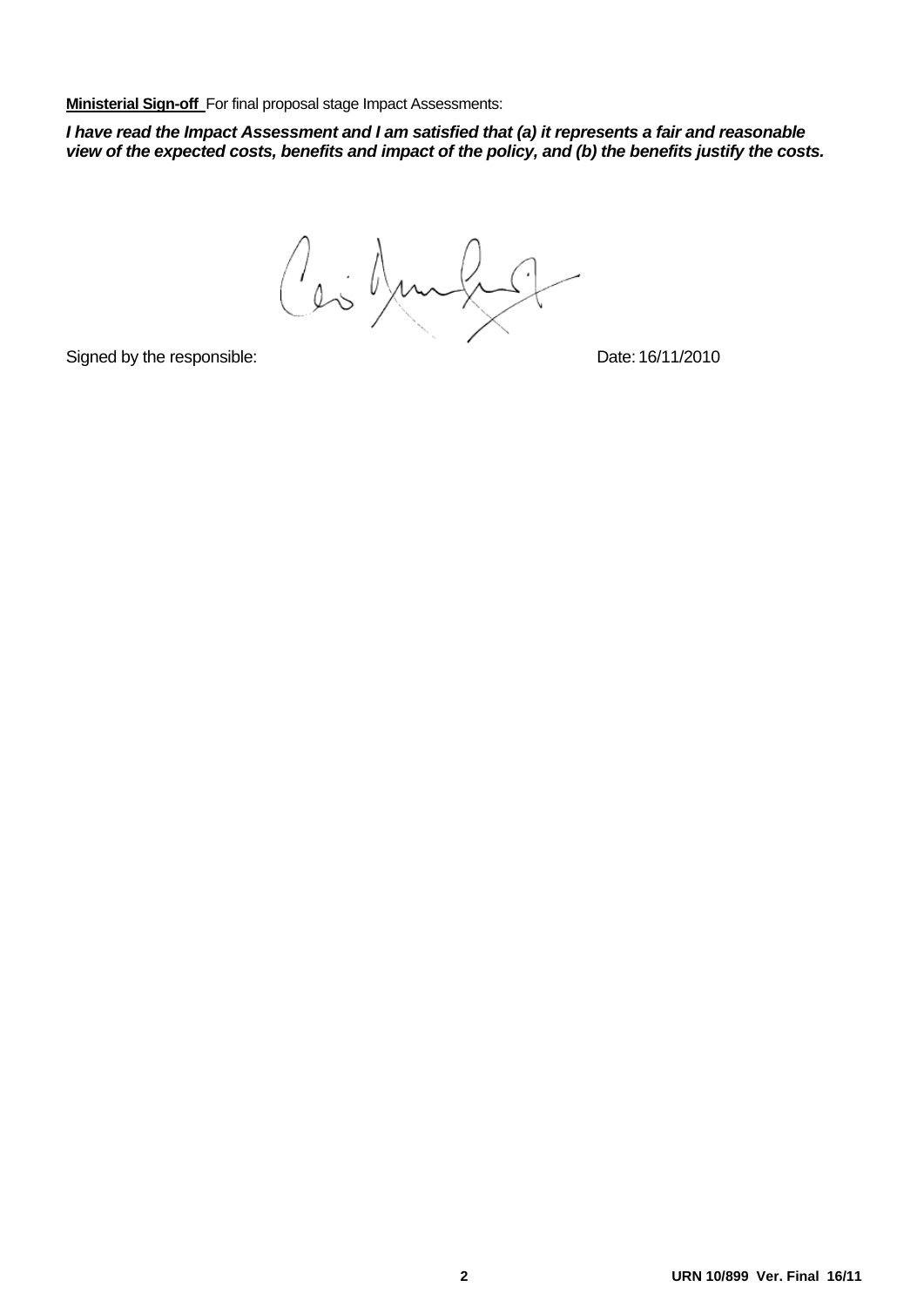# **Summary: Analysis and Evidence Policy Option 1**

| <b>Price Base</b>                                                                                                                                                                                                                                                                                                                                                                                                                                                                      | <b>PV Base</b>                                                         |  | <b>Time Period</b>                                                                                              |       | Net Benefit (Present Value (PV)) (£m) |                                                                                               |                                                                                                                                                                                                                                                                                                                                  |  |  |
|----------------------------------------------------------------------------------------------------------------------------------------------------------------------------------------------------------------------------------------------------------------------------------------------------------------------------------------------------------------------------------------------------------------------------------------------------------------------------------------|------------------------------------------------------------------------|--|-----------------------------------------------------------------------------------------------------------------|-------|---------------------------------------|-----------------------------------------------------------------------------------------------|----------------------------------------------------------------------------------------------------------------------------------------------------------------------------------------------------------------------------------------------------------------------------------------------------------------------------------|--|--|
| Year 10/11                                                                                                                                                                                                                                                                                                                                                                                                                                                                             | <b>Year 10/11</b>                                                      |  | Years                                                                                                           |       | Low: Optional                         | <b>High: Optional</b>                                                                         | <b>Best Estimate:</b>                                                                                                                                                                                                                                                                                                            |  |  |
| COSTS (£m)                                                                                                                                                                                                                                                                                                                                                                                                                                                                             |                                                                        |  | <b>Total Transition</b><br>(Constant Price)                                                                     | Years |                                       | <b>Average Annual</b><br>(excl. Transition) (Constant Price)                                  | <b>Total Cost</b><br>(Present Value)                                                                                                                                                                                                                                                                                             |  |  |
| Low                                                                                                                                                                                                                                                                                                                                                                                                                                                                                    |                                                                        |  | Optional                                                                                                        |       |                                       | Optional                                                                                      | <b>Optional</b>                                                                                                                                                                                                                                                                                                                  |  |  |
| High                                                                                                                                                                                                                                                                                                                                                                                                                                                                                   |                                                                        |  | Optional                                                                                                        |       | Optional                              |                                                                                               | <b>Optional</b>                                                                                                                                                                                                                                                                                                                  |  |  |
|                                                                                                                                                                                                                                                                                                                                                                                                                                                                                        | <b>Best Estimate</b>                                                   |  |                                                                                                                 |       |                                       |                                                                                               |                                                                                                                                                                                                                                                                                                                                  |  |  |
|                                                                                                                                                                                                                                                                                                                                                                                                                                                                                        | Description and scale of key monetised costs by 'main affected groups' |  |                                                                                                                 |       |                                       |                                                                                               |                                                                                                                                                                                                                                                                                                                                  |  |  |
|                                                                                                                                                                                                                                                                                                                                                                                                                                                                                        |                                                                        |  | Other key non-monetised costs by 'main affected groups'                                                         |       |                                       |                                                                                               |                                                                                                                                                                                                                                                                                                                                  |  |  |
|                                                                                                                                                                                                                                                                                                                                                                                                                                                                                        |                                                                        |  | The main costs of the reform include the following:                                                             |       |                                       |                                                                                               |                                                                                                                                                                                                                                                                                                                                  |  |  |
| Assessment.                                                                                                                                                                                                                                                                                                                                                                                                                                                                            |                                                                        |  | 1) Additional resource costs of implementation;<br>that no-one experiences a cash loss due to Universal Credit; |       |                                       | We will provide a fuller estimate of the economic costs in a subsequent edition of the Impact | 2) Costs to the Exchequer from increases in entitlement, higher take-up and cash protection to ensure<br>3) Welfare impacts on individuals if future entitlements are lower than they otherwise would have been.<br>Estimates of these costs are sensitive to the final design details of the policy and to the policy baseline. |  |  |
| <b>BENEFITS (£m)</b>                                                                                                                                                                                                                                                                                                                                                                                                                                                                   |                                                                        |  | <b>Total Transition</b><br>(Constant Price)                                                                     | Years |                                       | <b>Average Annual</b><br>(excl. Transition) (Constant Price)                                  | <b>Total Benefit</b><br>(Present Value)                                                                                                                                                                                                                                                                                          |  |  |
| Low                                                                                                                                                                                                                                                                                                                                                                                                                                                                                    |                                                                        |  | Optional                                                                                                        |       |                                       | Optional                                                                                      | <b>Optional</b>                                                                                                                                                                                                                                                                                                                  |  |  |
| <b>High</b>                                                                                                                                                                                                                                                                                                                                                                                                                                                                            |                                                                        |  | Optional                                                                                                        |       | Optional                              |                                                                                               | <b>Optional</b>                                                                                                                                                                                                                                                                                                                  |  |  |
| <b>Best Estimate</b>                                                                                                                                                                                                                                                                                                                                                                                                                                                                   |                                                                        |  |                                                                                                                 |       |                                       |                                                                                               |                                                                                                                                                                                                                                                                                                                                  |  |  |
|                                                                                                                                                                                                                                                                                                                                                                                                                                                                                        |                                                                        |  | Description and scale of key monetised benefits by 'main affected groups'                                       |       |                                       |                                                                                               |                                                                                                                                                                                                                                                                                                                                  |  |  |
| Other key non-monetised benefits by 'main affected groups'<br>The benefits of the reform include the following:<br>1) Reduced costs of administering the system;<br>2) Savings to the Exchequer from reductions in fraud and error;<br>3) Welfare impacts on individuals whose future entitlements are higher than they would otherwise have<br>been;<br>4) Welfare impacts of increases in incomes for individuals who move into work in response to the<br>reformed benefits system. |                                                                        |  |                                                                                                                 |       |                                       |                                                                                               |                                                                                                                                                                                                                                                                                                                                  |  |  |
| Estimates of these benefits are sensitive to the final design details of the policy and to the policy<br>baseline. We will provide a fuller estimate of the economic benefits in a subsequent edition of the Impact<br>Assessment.                                                                                                                                                                                                                                                     |                                                                        |  |                                                                                                                 |       |                                       |                                                                                               |                                                                                                                                                                                                                                                                                                                                  |  |  |
| Key assumptions/sensitivities/risks                                                                                                                                                                                                                                                                                                                                                                                                                                                    |                                                                        |  |                                                                                                                 |       |                                       |                                                                                               | Discount rate (%)<br>3.5                                                                                                                                                                                                                                                                                                         |  |  |
|                                                                                                                                                                                                                                                                                                                                                                                                                                                                                        |                                                                        |  |                                                                                                                 |       |                                       |                                                                                               |                                                                                                                                                                                                                                                                                                                                  |  |  |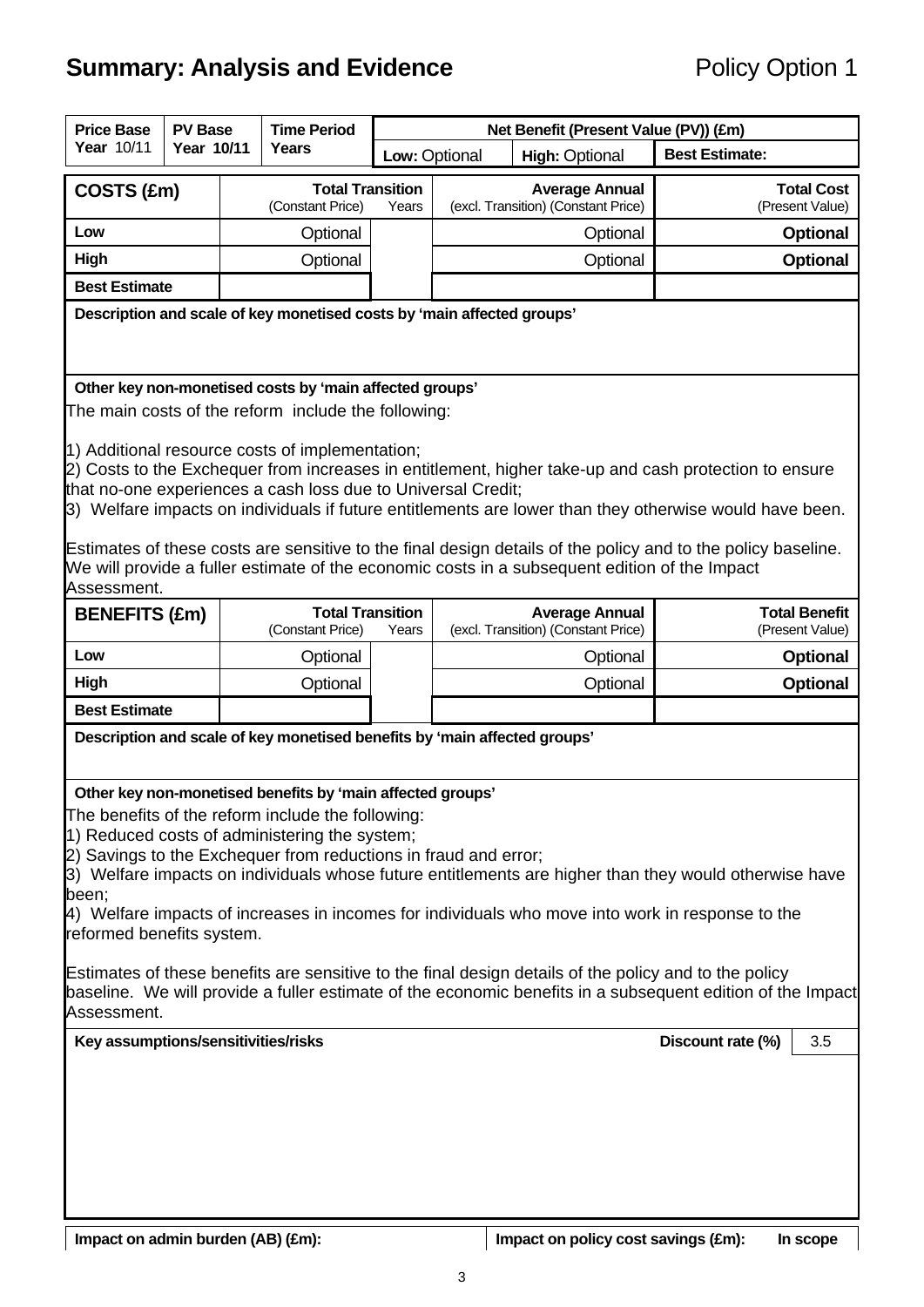| New AB: | <b>AB savings:</b> | Net: | <b>Policy cost savings:</b> | Yes/No |
|---------|--------------------|------|-----------------------------|--------|
|         |                    |      |                             |        |

### **Enforcement, Implementation and Wider Impacts**

| What is the geographic coverage of the policy/option?                                                             |              |           | <b>United Kingdom</b> |           |           |                  |
|-------------------------------------------------------------------------------------------------------------------|--------------|-----------|-----------------------|-----------|-----------|------------------|
| From what date will the policy be implemented?                                                                    |              |           | October 2013          |           |           |                  |
| Which organisation(s) will enforce the policy?                                                                    |              |           | <b>DWP</b>            |           |           |                  |
| What is the annual change in enforcement cost (£m)?                                                               |              |           | NA.                   |           |           |                  |
| Does enforcement comply with Hampton principles?                                                                  |              |           | Yes                   |           |           |                  |
| Does implementation go beyond minimum EU requirements?                                                            |              |           | <b>NA</b>             |           |           |                  |
| What is the $CO2$ equivalent change in greenhouse gas emissions?<br>(Million tonnes CO <sub>2</sub> equivalent)   |              |           | <b>NA</b>             |           | <b>NA</b> |                  |
| Does the proposal have an impact on competition?                                                                  |              |           | <b>NO</b>             |           |           |                  |
| What proportion (%) of Total PV costs/benefits is directly attributable to<br>primary legislation, if applicable? |              |           |                       |           | NA.       | <b>Benefits:</b> |
| Annual cost (£m) per organisation<br>(excl. Transition) (Constant Price)                                          | <b>Small</b> |           | <b>Medium</b>         | Large     |           |                  |
| Are any of these organisations exempt?                                                                            | <b>NA</b>    | <b>NA</b> | <b>NA</b>             | <b>NA</b> |           | <b>NA</b>        |

## **Specific Impact Tests: Checklist**

l

Set out in the table below where information on any SITs undertaken as part of the analysis of the policy options can be found in the evidence base. For guidance on how to complete each test, double-click on the link for the guidance provided by the relevant department.

Please note this checklist is not intended to list each and every statutory consideration that departments should take into account when deciding which policy option to follow. It is the responsibility of departments to make sure that their duties are complied with.

| Does your policy option/proposal have an impact on?                        | Impact     | Page ref<br>within IA |
|----------------------------------------------------------------------------|------------|-----------------------|
| Statutory equality duties <sup>1</sup>                                     | <b>YES</b> |                       |
| <b>Statutory Equality Duties Impact Test guidance</b>                      |            |                       |
| <b>Economic impacts</b>                                                    |            |                       |
| Competition Competition Assessment Impact Test guidance                    | <b>NO</b>  |                       |
| Small firms Small Firms Impact Test guidance                               | <b>NO</b>  |                       |
| <b>Environmental impacts</b>                                               |            |                       |
| Greenhouse gas assessment Greenhouse Gas Assessment Impact Test guidance   | NO.        |                       |
| Wider environmental issues Wider Environmental Issues Impact Test guidance | <b>NO</b>  |                       |
| <b>Social impacts</b>                                                      |            |                       |
| Health and well-being Health and Well-being Impact Test guidance           | <b>NO</b>  |                       |
| Human rights Human Rights Impact Test guidance                             | NO.        |                       |
| Justice system Justice Impact Test guidance                                | <b>NO</b>  |                       |
| Rural proofing Rural Proofing Impact Test guidance                         | <b>NO</b>  |                       |
| Sustainable development<br>Sustainable Development Impact Test guidance    | <b>NO</b>  |                       |

<span id="page-3-0"></span>Race, disability and gender Impact assessments are statutory requirements for relevant policies. Equality statutory requirements will be expanded 2011, once the Equality Bill comes into force. Statutory equality duties part of the Equality Bill apply to GB only. The Toolkit provides advice on statutory equality duties for public authorities with a remit in Northern Ireland.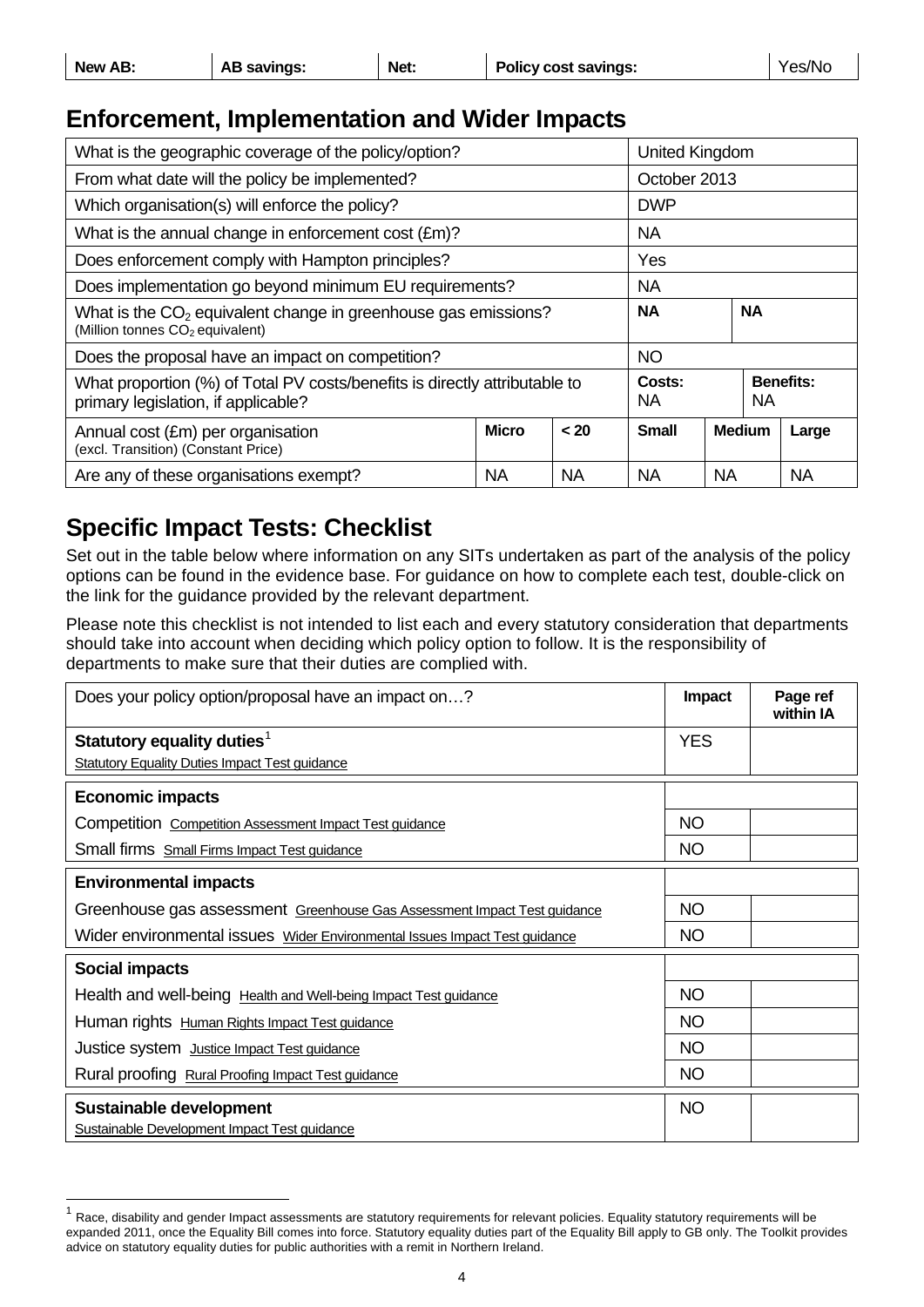## **Evidence Base (for summary sheets) – Notes**

Use this space to set out the relevant references, evidence, analysis and detailed narrative from which you have generated your policy options or proposal. Please fill in **References** section.

#### **References**

Include the links to relevant legislation and publications, such as public impact assessment of earlier stages (e.g. Consultation, Final, Enactment).

| No. | <b>Legislation or publication</b>                                                                        |
|-----|----------------------------------------------------------------------------------------------------------|
|     | 21st Century Welfare - (http://www.dwp.gov.uk/docs/21st-century-welfare.pdf)                             |
|     | Universal Credit: Welfare that Works (http://www.dwp.gov.uk/docs/universal-credit-full-<br>document.pdf) |
|     |                                                                                                          |
|     |                                                                                                          |

**+ Add another row**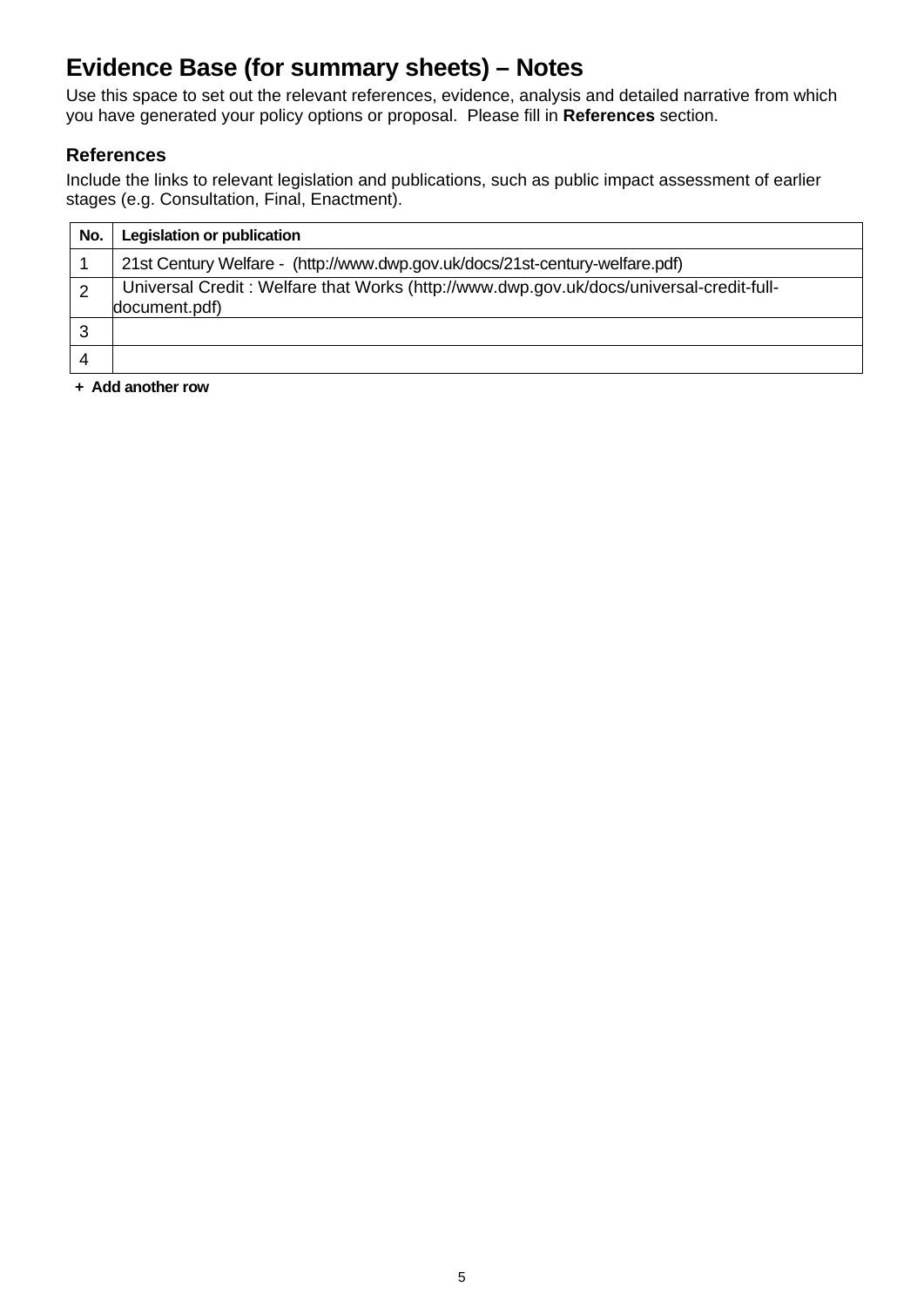## **Evidence Base (for summary sheets)**

### **Introduction**

The White Paper ("Universal Credit: welfare that works") sets out the principles of the reform of the benefit system which the Government plans to undertake. The purpose of these changes is to remove or mitigate the many financial and administrative barriers to taking work which are inherent in the current system. This Interim Impact Assessment provides the Government's initial assessment of the broad impacts of the Universal Credit based on the key components of the Universal Credit as outlined in the White Paper. A fuller analysis of the impacts will be provided in a subsequent edition of the Impact Assessment.

### **Policy Rationale**

The policy rationale is to remove the financial and administrative barriers to work inherent in the current welfare system. The reform is designed to ensure that work always pays and to encourage more people to see work as the best route out of poverty. In the longer-term, it will reduce the economic costs of worklessness and reduce the number of children and adults living in poverty.

In the current benefit system, the financial returns to work are often very weak. Many claimants have most of any increase in earnings deducted from their benefits/tax credits with some households facing deduction rates as high as 96%. These deductions often vary in unpredictable ways depending on the level of earnings and the combination of benefits and tax credits received.

Similarly, the incentives to move into work can be weak, particularly at low levels of hours. Under the current system, if one person in a workless household moves into work then a very high proportion of their earnings is offset by reduced benefits and Tax Credits. For example nearly 1.5m million households face losing more than 70% of their earnings if they move into work of 10 hours a week.

This problem is compounded by the administrative complexity of the system. There are separate systems for out-of-work and in-work support so a move into work entails a recalculation of entitlement and possible delays and gaps in payment. As a result, many people are not prepared to take the risk of moving into work.

The Universal Credit system will improve work incentives in three ways:

- Ensuring that support is reduced at a consistent and predictable rate, and that people generally keep a higher proportion of their earnings;
- Ensuring that any work pays and, in particular, work of only a few hours;
- Reducing the complexity of the system, and removing the distinction between in-work and out-ofwork support, thus making clear the potential gains to work and reducing the risks associated with moves into employment in the current system.

In addition, the Universal Credit will have positive impacts on child poverty, both by focusing entitlements to lower income in-work households, and because a simpler system will lead to a considerable increase in the take-up of Universal Credit compared to the current system of benefits and Tax Credits. The new system ensures that someone either claims everything (because they are eligible) or nothing (because they are ineligible). In effect, there will be 'automatic passporting' for people who currently claim some, but not all, of the benefits or Tax Credits to which they are currently entitled. Hence with this much simpler system, households will be more likely to claim their full entitlement. In addition, it will reduce the scope for fraud, error and overpayments thus ensuring that the right benefit is paid to the right people at the right time.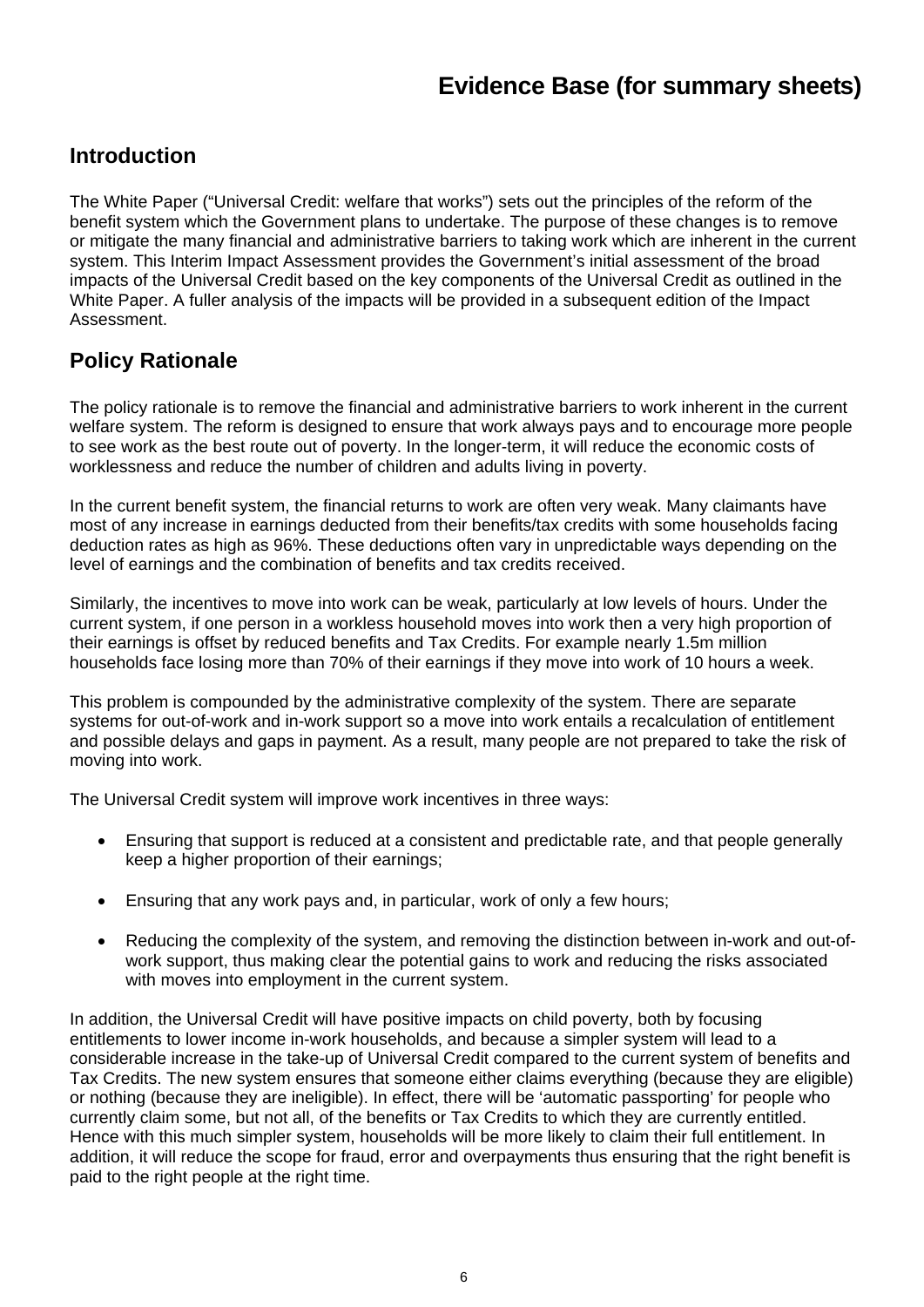### **Universal Credit Model and the Baseline**

The White Paper has set out the Government's intended overall design for Universal Credit. This interim Impact Assessment presents initial analysis of the possible impacts of Universal Credit based on that design. It includes a provisional analysis of possible distributional impacts and changes to work incentives. The analysis compares Universal Credit to the current benefits and Tax Credit system, incorporating the changes set out in the June 2010 Budget. We have assessed the impact of Universal Credit on the basis of the pre-Spending Review position because Universal Credit was the centrepiece of welfare reform announced in that review. Some of the Spending Review measures will affect the detail of the impact shown here, as will future decisions on the details of the policy design.

Unless otherwise stated, the modelling in this Impact Assessment is based on the DWP Policy Simulation Model which draws on data from the 2008/09 Family Resources Survey.

### **Current Benefit System and Universal Credit**

Universal Credit will streamline a number of existing benefits and Tax Credits into one unified payment. The chart below shows the existing benefits and Tax Credits which will be replaced by Universal Credit. It also shows benefits such as Disability Living Allowance will not be affected by the introduction of Universal Credit.



#### **Chart 1: The Current Benefits and Universal Credit**

**Household Earnings**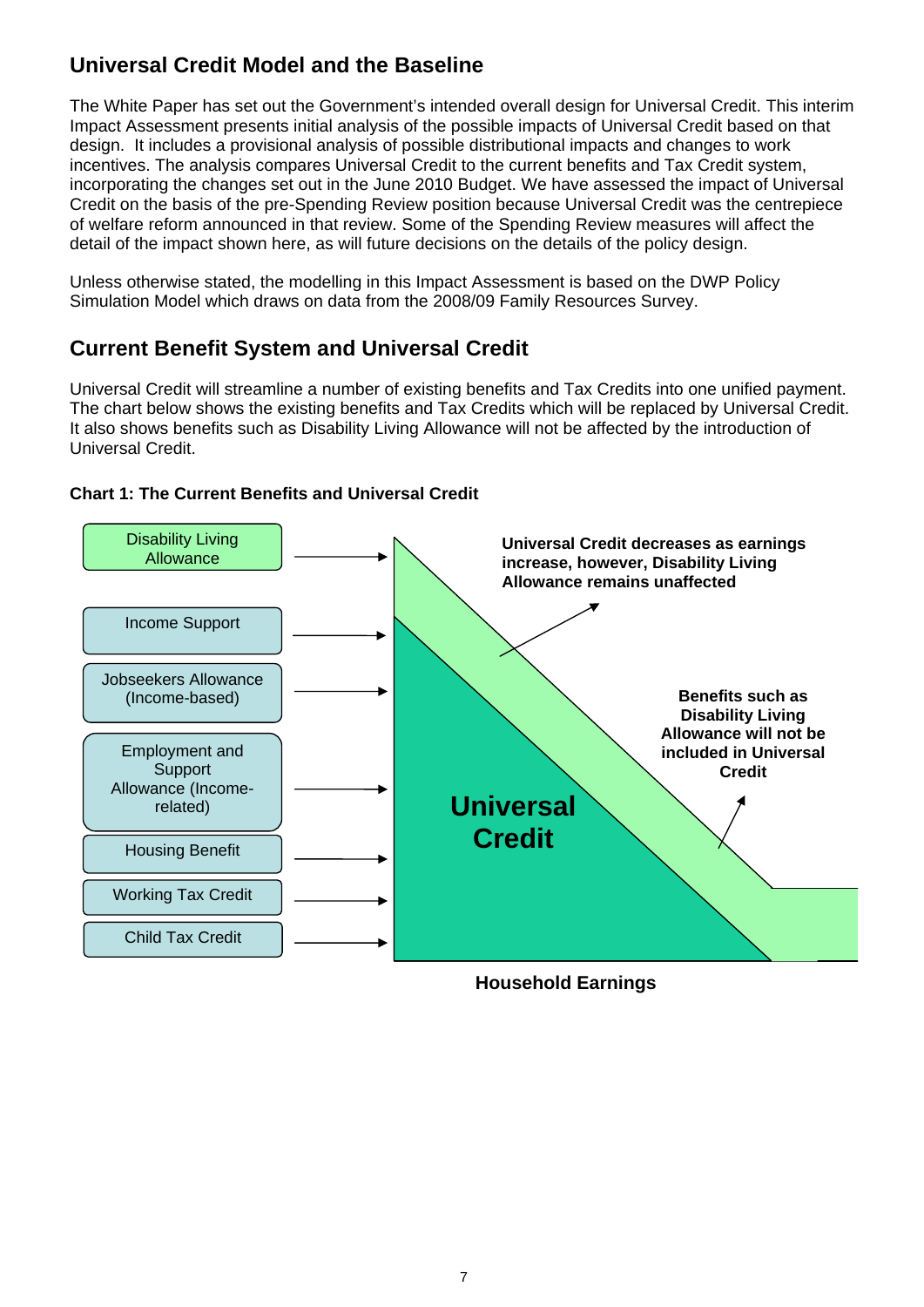**Other benefits not included:** Council Tax Benefit, Jobseekers Allowance (Contributory), Employment Support Allowance (Contributory)<sup>[2](#page-7-0)</sup>, Child Benefit, bereavement benefits, Statutory Sick Pay, Statutory Maternity Pay, Maternity Allowance and Industrial Injuries Disablement Benefit<sup>[3](#page-7-1)</sup>.

### **Overall Financial Impacts**

The introduction of Universal Credit will enable the Government to increase and better target the support that is provided through the benefit system in order to ensure that work always pays and that the most vulnerable are protected.

The increased support comes from greater generosity for in-work households with low earnings and more consistent support as households increase their earnings. In addition, the simplification of the system will lead to significant improvements in the take-up of entitlements within this group. Alongside this, there will be substantial reductions in fraud, error and overpayments.

The costs of Universal Credit will build-up over a number of years. The Spending Review set aside £2bn to fund the implementation of Universal Credit up to 2014/15. In the longer term, the Universal Credit will lead to savings of more than £0.5bn a year in administrative costs. In addition, we anticipate that there will be fiscal savings and economic benefits as a result of the dynamic labour market effects.

### **The Distributional Impact and Poverty**

Under the simplified Universal Credit, some households will be entitled to higher payments than they would have been had in the current benefit and Tax Credit system. Although, some households will be entitled to lower amounts than currently, no one will experience a reduction in the benefit they are receiving as a result of the introduction of Universal Credit. At the point of transition onto the new system, those households whose circumstances remain unchanged and who would otherwise experience a reduction in income will receive cash protection

The introduction of Universal Credit will significantly improve the take-up of unclaimed entitlements, a powerful tool in tackling poverty. This is partly because it will be easier for people to understand the level of benefit to which they are entitled. In addition, there will be an 'automatic passporting' effect for people who currently claim some, but not all, of the benefits or Tax Credits to which they are entitled; a claim for Universal Credit will automatically ensure that claimants receive amounts associated with their children and their housing costs. Universal Credit is also expected to reduce the level of fraud and error and overpayments in the benefit system. In addition, the interaction of Universal Credit with real-time earnings will also reduce the level of over-payments due to the operation of the current de-minimis rule within the Tax Credit system.

Chart 2, illustrates the potential distributional impacts of Universal Credit. It shows the average change in income for the Universal Credit caseload in each ten percent band (decile) of the income distribution. The chart shows that the bottom two deciles of the income distribution will see increases in entitlement of around £2.40 and £3.60 a week. For the bottom decile the increase equates to around 1.5% of weekly income. The higher income deciles see very small reductions in net income, with the typical reductions being less than 50p a week. No households will experience a reduction in benefit as a result of the introduction of Universal Credit. At the point of transition to the new system, those households whose circumstances remain unchanged and who would otherwise experience a cash loss will receive cash protection.

The most substantial reductions in entitlement are in the  $7<sup>th</sup>$  decile. The reason for this is that this decile has the highest proportion of households in receipt of the Working Tax Credit under the current system. More specific reasons for changes in entitlements are set out in a subsequent section.

<span id="page-7-0"></span><sup>1</sup> <sup>2</sup> Contributory Jobseekers Allowance and Employment and Support Allowance will remain in their present form but will be administered through the same system as Universal Credit. Under the new system, they would retain an insurance element but will have the same earnings rules (such as disregards and tapered withdrawal) as Universal Credit. For ESA claimants in the assessment and work-related activity groups, the contributory element will be

<span id="page-7-1"></span>time-limited to one year, after which they maybe entitled to Universal Credit instead.<br><sup>3</sup> We are currently considering whether a number of other benefits are suitable for inclusion within the Universal Credit, for example, Carer's Allowance and the treatment of help with Council Tax Bills.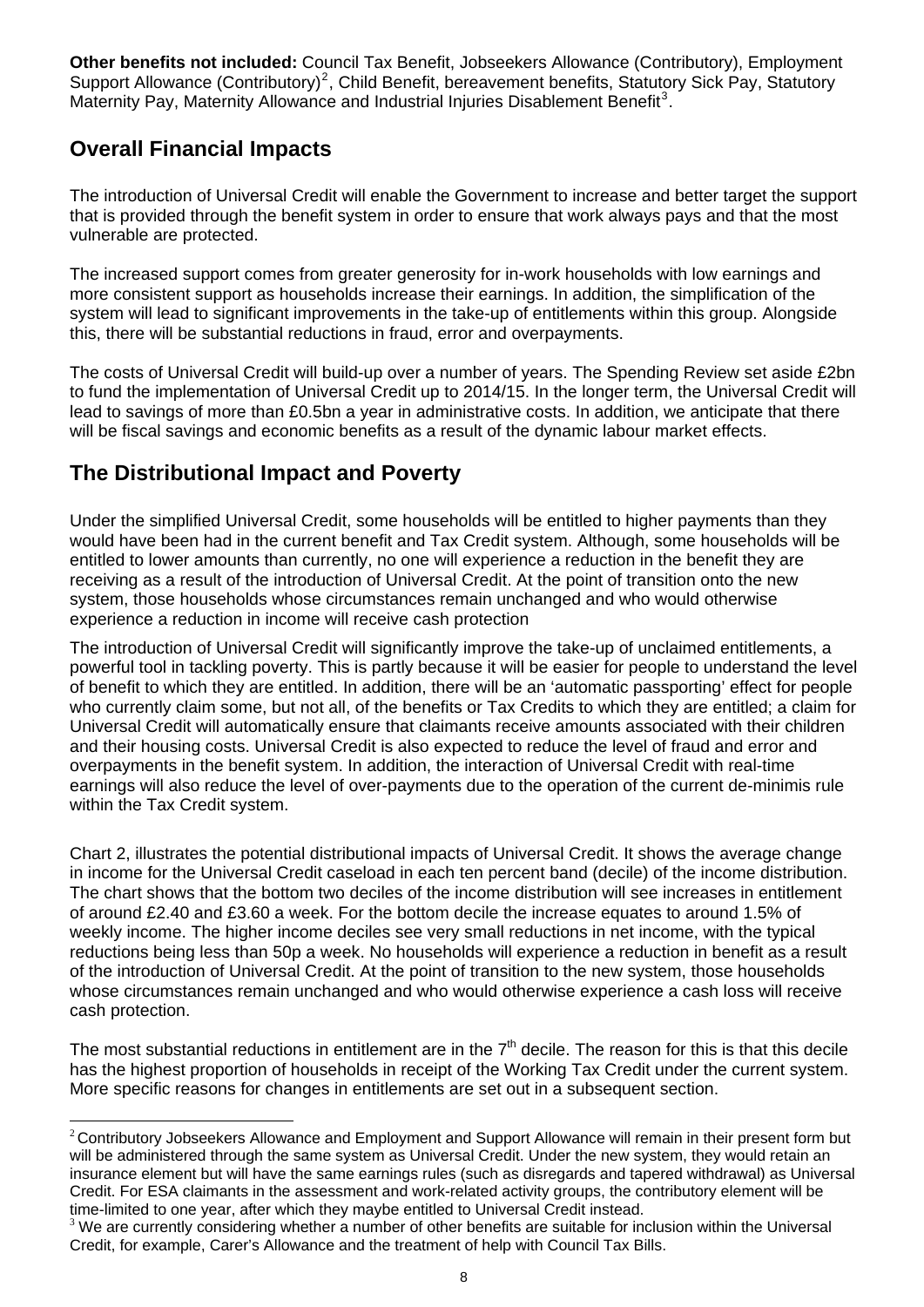

**Chart 2 - Distributional Impact - Gainers / losers by income decile** 

Changes in modelled entitlements suggest a substantial impact on poverty in steady-state - lifting approximately 150,000 children and 300,000 working age adults out of poverty. In addition, the increased take-up of unclaimed entitlements will reinforce the positive impact on poverty. On reasonable assumptions, the combined impact of take-up and entitlements might lift around 850,000 individuals out of poverty, including as many as 350,000 children and 500,000 working-age adults. These poverty impacts do not take any account of any positive impacts of more people moving into work.

### **Work Incentives**

The Universal Credit will substantially improve incentives to work in three key ways:

- It will increase the proportion of earnings which people keep when they move into work this is measured through changes in the **participation tax rate (PTRs);**
- It will ensure that support is reduced at a consistent rate, and that people generally keep a higher proportion of their earnings than under the current system – this is measured through the **marginal deduction rates (MDRs);**
- It will be a simpler system which removes some of the **risks associated with moves into work** and makes much clearer the actual financial gain from working.

#### **Earnings incentives – Marginal Deduction Rates**

As the earnings of a household increase, their benefits and tax credits are withdrawn. In addition, above a certain level of earnings, the increase in their wages will be offset by income tax and national insurance. The rate at which earnings are withdrawn is called the marginal deduction rate (MDR). This is calculated as the proportion of an increase in earnings which is lost in lower benefits/tax credits and/or higher income tax and national insurance payments.

Under the current system, the pattern of MDRs reduces work incentives in two ways. Firstly, MDRs are 100% for many people working while on IS/ESA/JSA. For people simultaneously in receipt of Housing Benefit, Council Tax Benefit and Tax Credits, MDRs can be as high as 96%.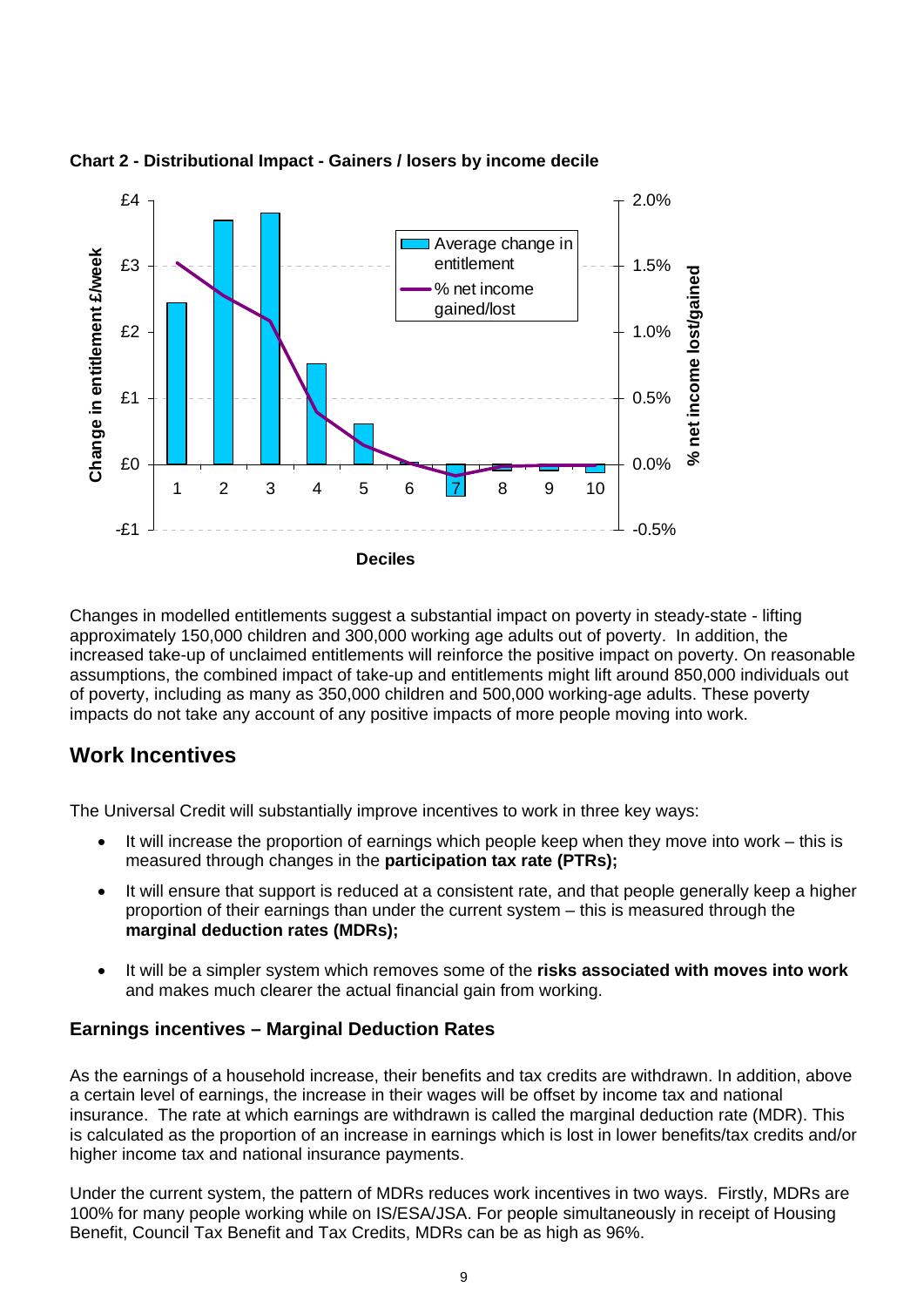By replacing the multiplicity of tapers for in-work support with a consistent taper of around 65%, and removing the 100% taper for out of work benefits, the Universal Credit will reduce the overall level of MDRs. This is illustrated in tables 1 and 2 which compare the distribution of MDRs under the current and the new system. The tables illustrate the fact that, to all intents and purposes, no in-work households should face an MDR of above 80% under the new Universal Credit system.

**Table 1: MDRs[4](#page-9-0) for those in work (working age only), earning below the tax threshold** 

| MDR for non-<br>taxpaying | <b>Current System</b><br>millions | <b>Universal Credit</b><br>millions | <b>Difference</b><br>millions |
|---------------------------|-----------------------------------|-------------------------------------|-------------------------------|
| earners                   |                                   |                                     |                               |
| Up to $60\%$              | 0.3                               | 0.1                                 | $-0.3$                        |
| 60%-70%                   | 0.0                               | 0.5                                 | 0.5                           |
| 70%-80%                   | 0.0                               | 0.0                                 | 0.0                           |
| 80%-90%                   | 0.1                               | 0.0                                 | $-0.1$                        |
| Over 90%                  | 0.1                               | 0.0                                 | $-0.1$                        |

*Source: DWP Policy Simulation Model (based on FRS 2008/9), 2014/15[5](#page-9-1) . Figures may not sum due to rounding* 

| Table 2: MDRs <sup>6</sup> for those in work (working age only), earning above the tax threshold |  |  |
|--------------------------------------------------------------------------------------------------|--|--|
|--------------------------------------------------------------------------------------------------|--|--|

| <b>MDR</b> for<br>taxpaying benefit | <b>Current</b><br><b>System</b> | <b>Universal</b><br><b>Credit</b> | <b>Difference</b> |
|-------------------------------------|---------------------------------|-----------------------------------|-------------------|
| recipients                          | millions                        | <b>Millions</b>                   | millions          |
| Up to 60%                           | 0.9                             | 0.8                               | 0.0               |
| 60%-70%                             | 0.2                             | 0.4                               | 0.2               |
| 70%-80%                             | 1.7                             | 2.0                               | 0.3               |
| 80%-90%                             | 0.4                             | 0.0                               | $-0.4$            |
| <b>Over 90%</b>                     | 0.1                             | $\star$                           | $-0.1$            |

*Source: DWP Policy Simulation Model (based on FRS 2008/9), 2014/15[7](#page-9-3) . Figures may not sum due to rounding* 

*'\*' denotes fewer than 50,000 people* 

The impact of the new system on MDRs can also be illustrated through an individual example. Chart 3 shows the profile of MDRs for a lone parent with two children. She is assumed to pay £80 a week in rent and £15 in council tax and she receives Income Support when she is out of work. As she moves into a few hours of work she has the first £20 of her earnings disregarded but then has an MDR of 100% applied until her Income Support is extinguished $8$ . Between 25 and 30 hours a week she currently experiences an MDR of above 95% - the combined effect of the interaction of the tax and National Insurance system with Housing Benefit, Council Tax Benefit and tax credit tapers.

Under Universal Credit, the MDR is lower at all levels of hours worked with the exception of the 16 hour and 30 hour thresholds (where the current system provides step increases in benefit entitlement). Universal Credit also withdraws in-work support at a much more predictable rate as MDRs only vary when earnings pass the tax and/or NI thresholds, or when entitlement to Universal Credit is exhausted.

1

<span id="page-9-0"></span><sup>&</sup>lt;sup>4</sup> MDRs for those receiving income related benefits or tax credits in the current system or receiving the new Universal Credit. Self employed and students are excluded.

<span id="page-9-1"></span><sup>5</sup> Modelling is based on entitlement changes only.

<span id="page-9-2"></span><sup>&</sup>lt;sup>6</sup> MDRs for those receiving income related benefits or tax credits in the current system or receiving the new Universal Credit. Self employed and students are excluded.

<span id="page-9-3"></span><sup>7</sup> Modelling is based on entitlement changes only.

<span id="page-9-4"></span><sup>&</sup>lt;sup>8</sup> This example assumes that the customer is paid at the national minimum wage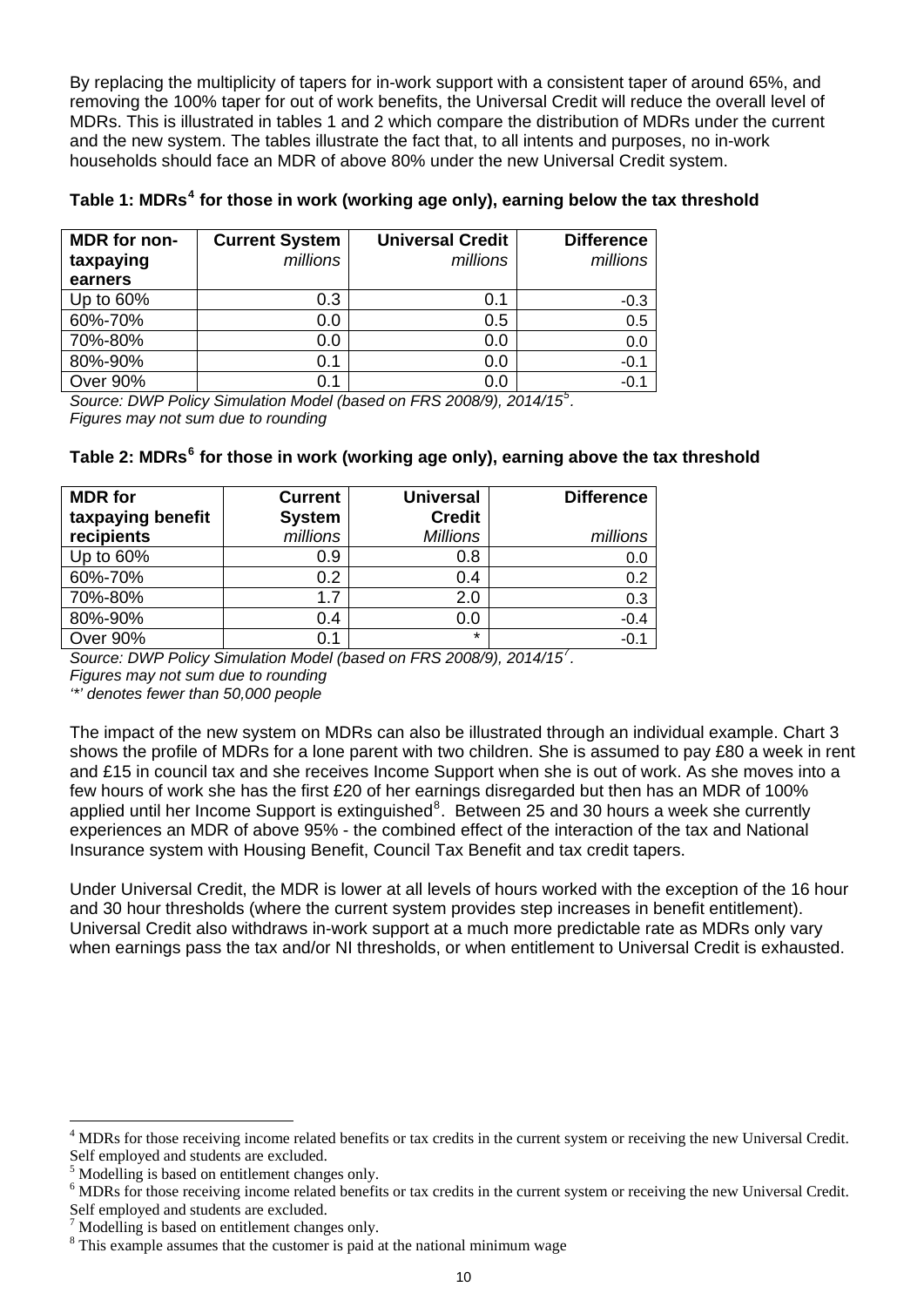**Chart 3 – Marginal Deduction rates under current system and Universal Credit for a Lone Parent with Two Children (Rent £80, CT £15)** 



#### **Employment incentives - Participation Tax Rates**

A key aim of Universal Credit is to encourage people currently out of work to take their first steps into the world of employment. Consequently, a key part of the design of earnings disregards and benefit tapers is aimed at radically improving the incentive to work a few hours per week. Table 3 below, illustrates the change in PTRs facing people considering a move into 10 hours per week of work. The number of households facing PTRs of over 70% falls by around 1.3 million under Universal Credit.

| Table 3: PTRs for the first earner in a workless household if they were to enter work at 10 hours |  |
|---------------------------------------------------------------------------------------------------|--|
| per week (working age only)                                                                       |  |

| <b>PTR</b> for first | <b>Current System</b> | <b>Universal Credit</b> | <b>Difference</b> |
|----------------------|-----------------------|-------------------------|-------------------|
| earners              | millions              | millions                | <b>Millions</b>   |
| Up to 60%            | 1.2                   | 3.0                     | 1.8               |
| 60%-70%              | 1.5                   | 1.0                     | $-0.5$            |
| 70%-80%              | 0.2                   | 0.2                     | $-0.1$            |
| 80%-90%              | 0.6                   | $\star$                 | $-0.6$            |
| Over 90%             | 0.6                   | ÷                       |                   |

*Source: DWP Policy Simulation Model (based on FRS 2008/9), 2014/15[9](#page-10-0) .* 

*Figures may not sum due to rounding* 

*'\*' denotes fewer than 50,000 people* 

These reductions occur because of higher earnings disregards and lower benefit tapers under Universal Credit. For example, under the current system, households claiming IS, ESA and JSA can face PTRs of over 80%-90% because, above a small earnings disregard, these benefits are withdrawn pound for pound until the individual's benefit entitlement has been extinguished. Under Universal Credit, the taper rate reduces the number of households facing very high PTRs

1

<span id="page-10-0"></span><sup>&</sup>lt;sup>9</sup> Modelling is based on entitlement changes only.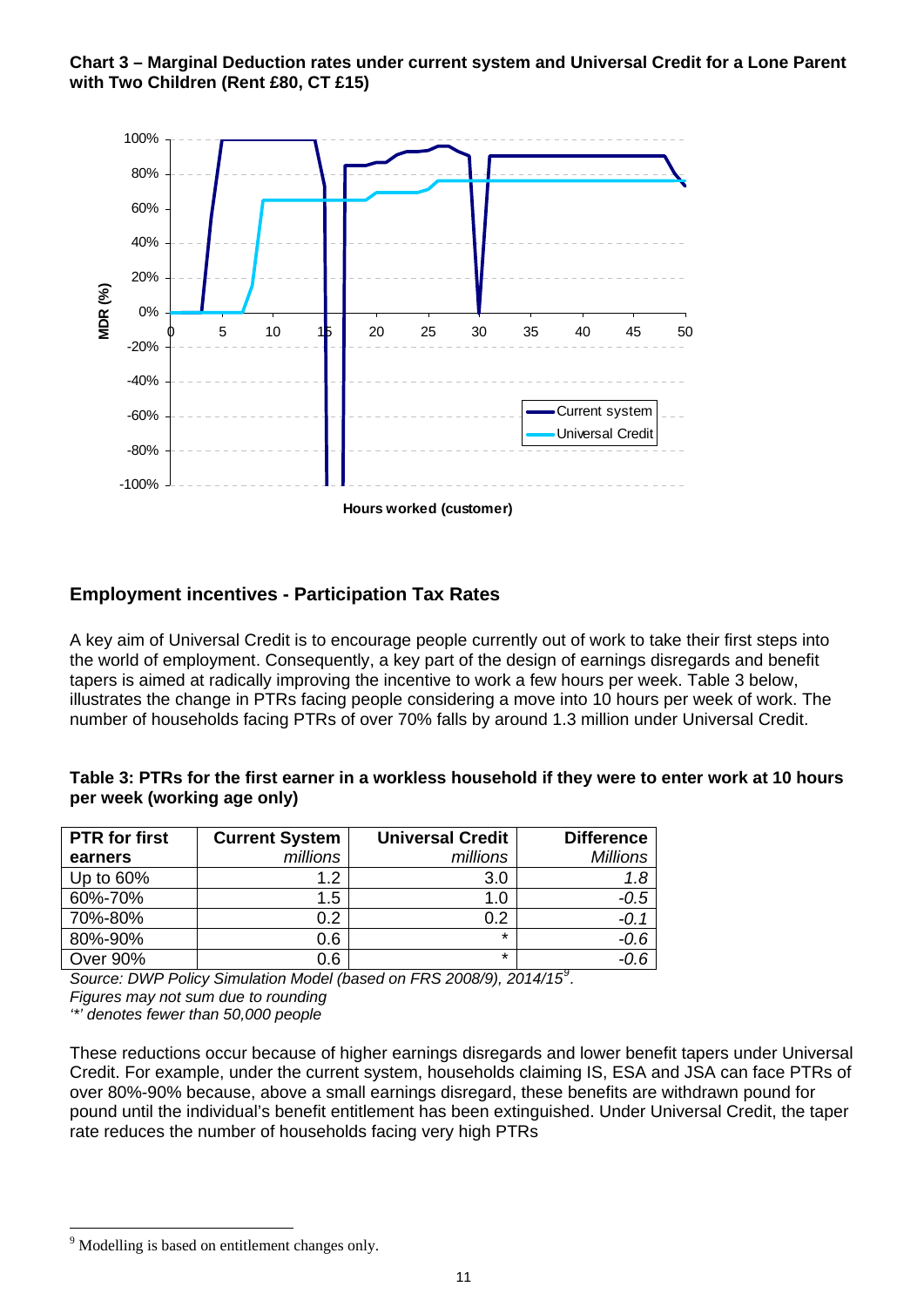The impact of Universal Credit on the profile of PTRs is shown in Chart 4 for an illustrative family type. The PTR is considerably lower under Universal Credit at lower levels of hours and then increases more smoothly as earnings increase.



**Chart 4: Participation Tax Rates for a lone parent with two children[10](#page-11-0)**

#### **Work incentives – A Simpler System**

Universal Credit will considerably ease the movement into work by reducing the uncertainty people will experience around the return to work. Under the current system, someone moving into work needs to have their benefits and tax credits reassessed and may have to deal with three government agencies in the process. This creates considerable uncertainty around the value of their in-work support and about when they will start to receive it. A number of changes that have been made to the current system address this, for example through having a 'run-on' period in Housing Benefit. However these are only partial solutions.

We have illustrated the impact of the complexity of the current system by outlining the various interactions between government agencies and a hypothetical lone parent as she moves from out of work benefits into work.

#### **Under the current system**

1

Under the current system Ms C claims Income Support from Jobcentre Plus, Housing Benefit and Council Tax Benefit from the local authority and Child Tax Credit from HM Revenue & Customs.

If Ms C moves into work of 10 hours a week she will inform Jobcentre Plus about her change in circumstances. Jobcentre Plus will then recalculate the Income Support entitlement. In the event of Income Support being extinguished Ms C would have to contact the local authority, who will recalculate the Housing Benefit and Council Tax Benefit entitlement.

If the customer subsequently decides to work 16 hours a week she will have to contact Jobcentre Plus who will terminate the Income Support claim. Ms C will now be entitled to Working Tax Credit which she will need to claim through HM Revenue & Customs. In addition the Local Authority will need to carry out a reassessment of the Council Tax Benefit and Housing Benefit entitlement, amongst other things to take Working Tax Credit into account as income.

<span id="page-11-0"></span><sup>&</sup>lt;sup>10</sup> Earning national minimum wage. Paying rent of £100 per week and council tax of £15.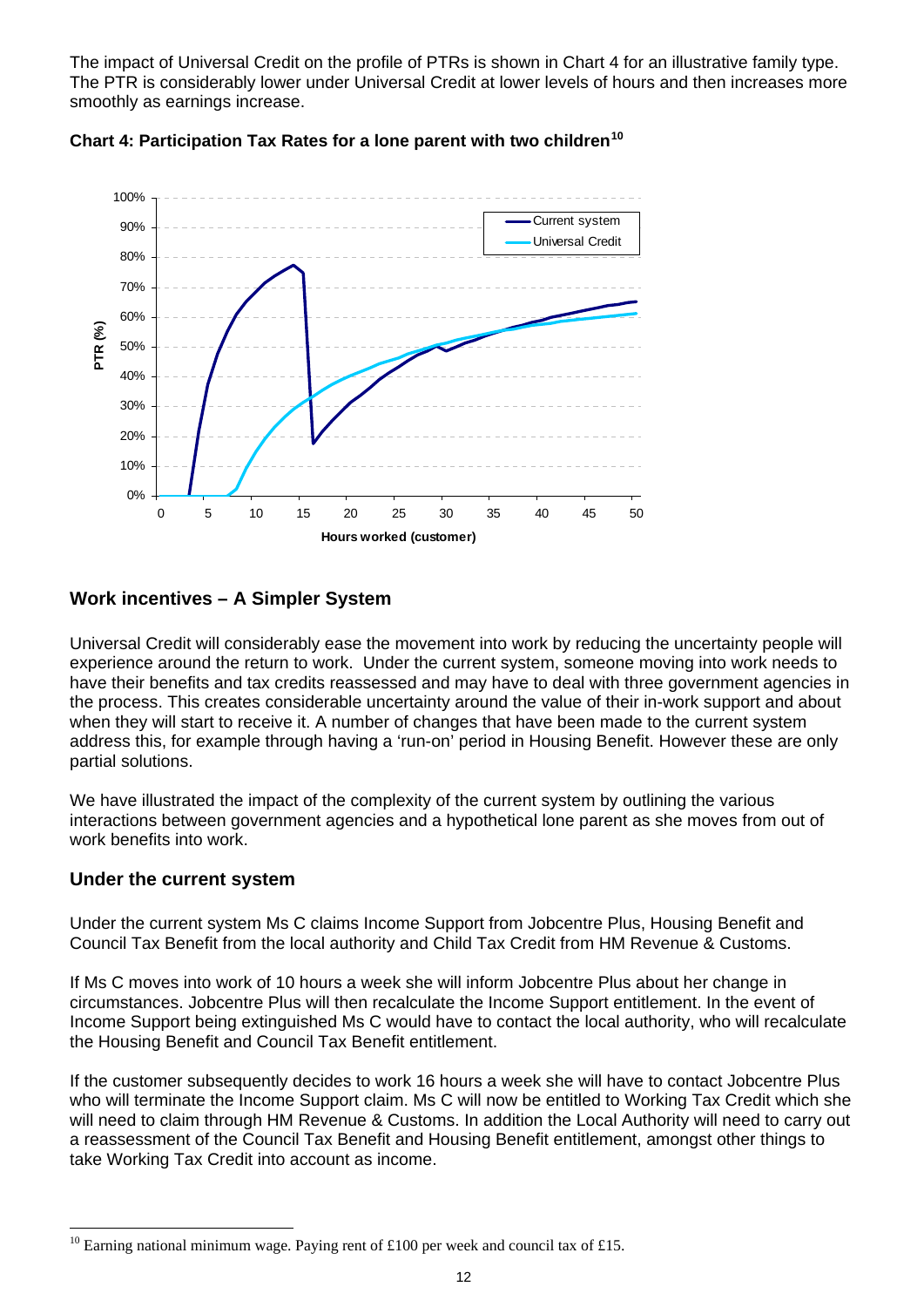#### **Under Universal Credit**

- While out of work, Ms C claims and receives a Universal Credit payment. This includes a personal allowance, a housing addition and additions for her children. She also receives Child Benefit from HM Revenue & Customs.
- Ms C gets a job working 10 hours a week, her benefit entitlement will be automatically updated using a real-time payment system.
- The same happens when she increases her hours to 16 or more.

Under Universal Credit, the complexity of dealing with many agencies is removed. Many of the changes in circumstances which affect her benefit entitlement, such as changes in hours, will be handled automatically. The simpler system will make the financial implications of changes in circumstance much more transparent to customers, who will also be able to check on-line calculations to estimate the benefit of working at any number of hours.

### *Financial Impacts (Exchequer Costs)*

£2bn was set aside to fund the implementation of Universal Credit as part of the Department for Work and Pensions Spending Review settlement. We will set out a more detailed assessment of the steady state costs of Universal Credit in a subsequent edition of the Impact Assessment.

#### **Impact on individual welfare**

We will provide a more a more detailed assessment of the economic costs and benefits of Universal Credit in a subsequent edition of the Impact Assessment.

### **Dynamic Effects of Universal Credit**

Universal Credit represents a fundamental and structural change to the welfare system in the UK. As a result, it is not possible to reach definitive conclusions about the likely scale of the labour supply impacts of the measure using analysis and evidence in the current system. Traditional labour supply modelling is helpful in understanding the impact of small changes in financial incentives within the confines of the existing tax and benefit system, but cannot account for many of the other factors associated with this reform that are likely to elicit a dynamic response. For example:

- Increased transparency of work incentives
- Reduced administrative complexity associated with a move into work and, related to this, reduced risks of interruptions in benefit payments occurring
- Reinforcement of the conditionality regime
- In the long-run the reinforcement of pro-work social norms.

As it cannot properly account for all these factors, traditional labour supply modelling is likely to significantly understate the impact of this reform. We have therefore taken a different approach to estimating the combined impact of all these factors, together with the improved financial incentives under Universal Credit. Using the evidence available, **a plausible estimate is that the reform will lead to a reduction of 300,000 in the number of workless households**. This impact is driven by three different groups - people moving from worklessness into part-time work, people moving from worklessness into full-time work, and people who leave work. Our estimate of the reduction in the number of workless households is based on a series of assumptions and judgements that are set out below.

#### **1-People moving into part-time work**

To calculate the number of people currently in workless households who begin working part-time (less than 16 hours a week) we start by identifying those groups of workless households claiming benefits who are most likely to respond to the introduction of Universal Credit. We use research evidence and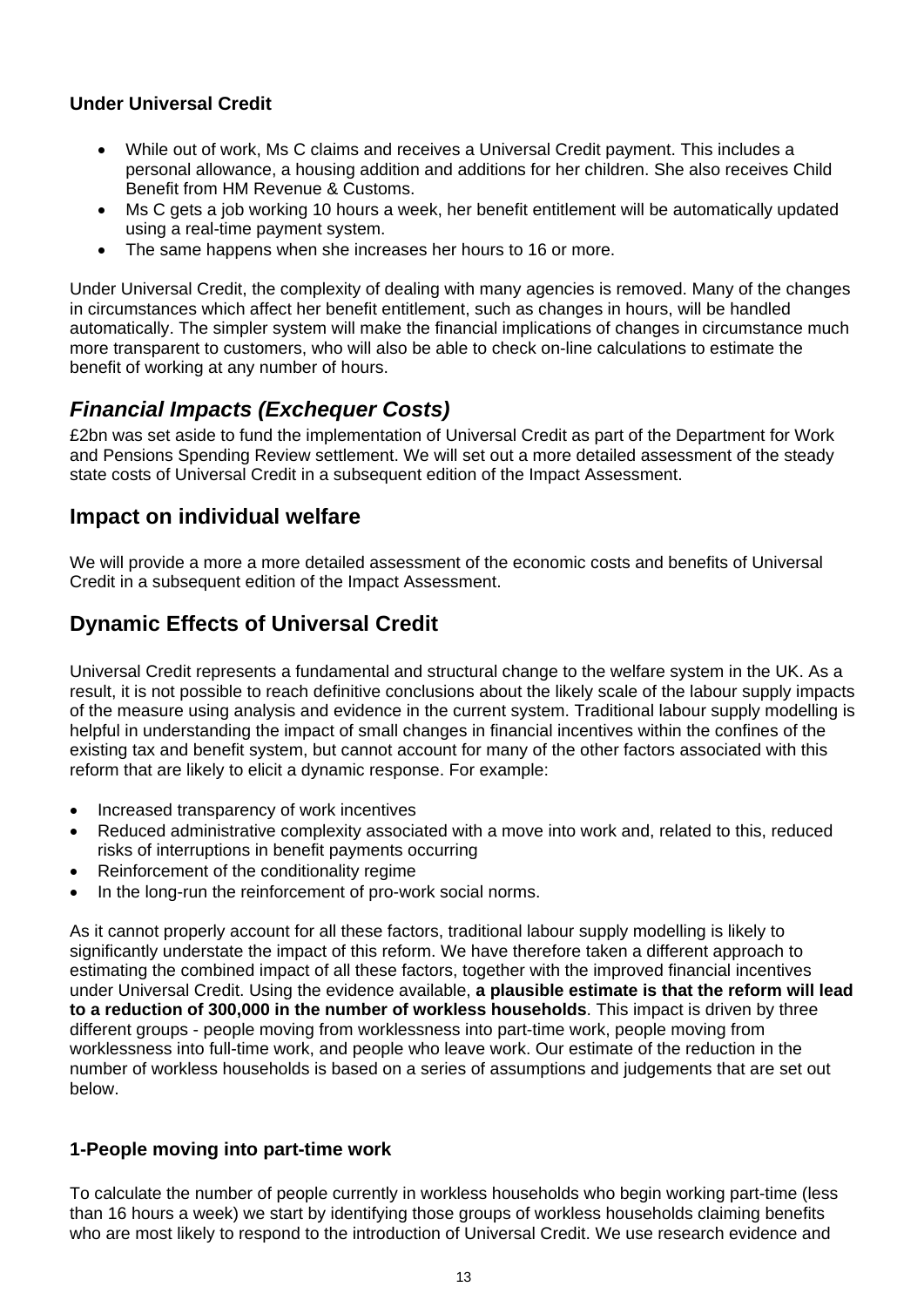assumptions about the level of conditionality and support, to identify those groups who are most likely to respond. This approach will exclude, for example, people in receipt of DLA.

We have made an assumption that a plausible reservation wage is £5 an hour after tax and benefit withdrawal, and we have the used the Department's Policy Simulation Model to identify those whose net gain from working (10 hours a week at minimum wage) increases above this reservation wage under the Universal Credit system. Finally we have assumed that half of this sub-group respond to this financial incentive, which gives an estimate of the reduction in the number of workless households as a result of people moving into mini jobs of around 250,000.

#### **2-People moving from worklessness to full-time work**

We have made estimates of the impact of simplification, and the smoothing of transitions, on the number of people currently in workless households who move into full-time work (16 hours or more a week). This estimate is based on evaluations of previous initiatives which have worked to improve the transparency of the system and to reduce the (perceived) risks of transitions between work and benefits.

For example we have examined evidence for provision of 'better off calculations' to lone parents through mandatory Work Focused Interviews, as well as the provision of an In Work Credit to lone parents. The evidence suggests that a substantial part of the impacts of these measures can be attributed to smoothing and transparency effects. Therefore we have used 50% of their estimated impact as an illustrative example of the potential impacts of improving these dimensions of the benefit system

These assumptions are then applied to those groups who, the research evidence suggests, are most likely to be affected by these particular issues i.e. parents in workless households and those in receipt of Housing Benefit. This suggests that we could achieve an additional reduction of up to 100,000 in the number of workless households.

#### **3-People moving out of work**

For some people the incentives to work maybe reduced under Universal Credit. To identify what impact this will have, we have used a similar approach to the part-time work estimate set out above. We have focussed on those segments of the working population most likely to respond to changed financial incentives, and looked at those whose gains to work fall below the same reservation wage. Our judgement is that this effect will result in a very small offsetting increase in the number of workless households.

Putting together these three effects suggests a reduction in the number of workless households of around **300,000** (rounded to the nearest 100,000). **We believe this is a plausible estimate, although we acknowledge that the true impact is highly uncertain.** We believe that there is no reason why this increase should not be brought about within two to three years of implementation.

### **Analysis of changes in entitlements**

This radical restructuring of the benefits and Tax Credits system is strongly progressive. It enables the Government to focus support more heavily and more consistently on those at the lower end of the income distribution.

Many households will receive more under Universal Credit than under the current system. These higher entitlements arise primarily for three broad groups of working households with low earnings:

• households not entitled to Working Tax Credit under the current system, for example, because they are childless and aged under 25, who gain entitlement to in-work support under Universal Credit;

• households receiving Housing Benefit and Council Tax Benefit under the current system who benefit from a significant reduction in the rate at which their benefit is withdrawn as earnings increase; and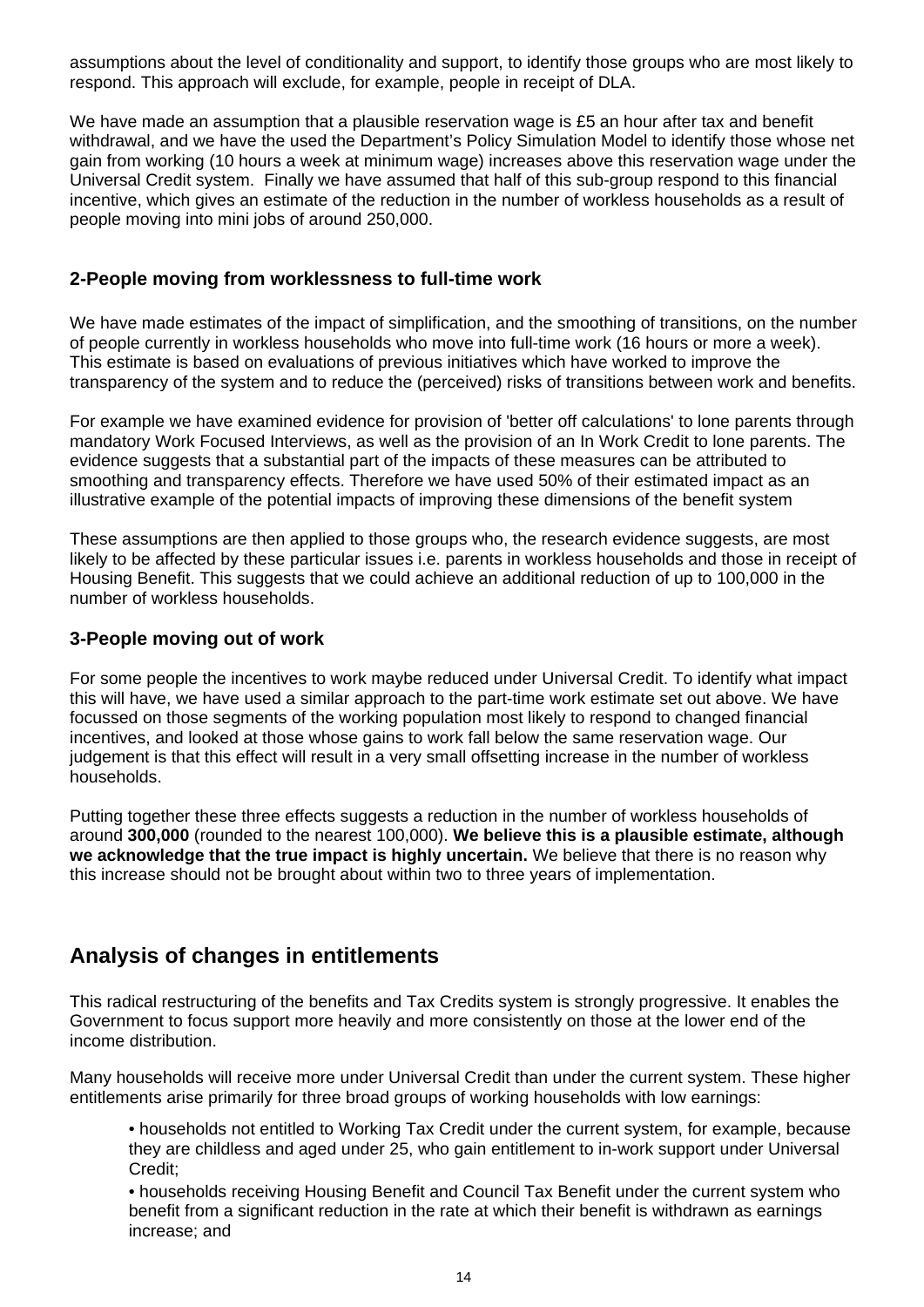• other households who benefit from the higher earnings disregards and, for most people, the lower withdrawal rate the Government is building into Universal Credit.

No-one will experience a reduction in the benefit they are receiving as a result of the introduction of Universal Credit. At the point of transition onto the new system, those households whose circumstances remain unchanged and who would otherwise experience a reduction in income will receive cash protection.

Universal Credit will remove the complexities and inconsistent support available in the current benefits and Tax Credits system and replace it with increased support for low-income families and consistency in support as income rises. This simplification means that, in the long term, some households will be entitled to less under Universal Credit than they would have been had the current benefits and Tax Credits system continued. These distributional losses will also arise gradually over time, as new people come into the system and the circumstances of existing cases change. Chart 2 shows this long-term impact. We expect to see average net incomes reduce in the long term in only deciles 7 to 10, and even there the average reduction will be small – less than 15 pence per week in deciles 8 to 10.

### **Conditionality**

1

Chapter 3 of the White Paper sets out the policies we will introduce in order to ensure that people claiming benefits do everything that can reasonably be expected of them to find work or prepare for work in the future. This section provides a high level assessment of the costs and benefits of those changes. Values are indicative and have not been included in the costs and benefit section at the front of the Impact Assessment.

The measures considered here are all intended to either raise conditionality or improve compliance with existing conditions of entitlement. Where this results in additional time in employment there will be fiscal, as well as wider economic and social benefits. Benefits to the exchequer include reduced expenditure on out-of-work benefits, housing benefit and council tax benefit (eventually Universal Credit payments), as well as indirect benefits such as increases in tax receipts and National Insurance Contributions (partly offset by tax credit payments). Claimants who are supported in finding work also benefit, through increased income from wages (although this will be partly off-set by a reduction in benefits and increases in taxes paid). There will also be less tangible benefits such as improved health status associated with being in work. Improving flows into work benefits the economy as a whole, and there are also wider social benefits such as reductions in crime.[11](#page-14-0) Increases in parental employment will also reduce the number of children living in poverty.

#### **Conditionality-increases for lone parents with youngest child aged five and six**

This policy is expected to affect around 75,000 lone parents per year. There will be an increase in costs associated with transferring lone parents onto the more intensive JSA and ESA regimes and additional Work Focussed Interviews prior to transfer. The increase in costs will be in the range of £150 to £190 million over the Spending Review period to March 2015. The policy could lead to a net reduction of around 30,000 to 40,000 in the number of lone parents on out of work benefits. This reflects reductions in the number of lone parents on IS, and increases in the number of lone parents on JSA and ESA. It is estimated that the number of lone parents in paid work would increase by 20,000 to 25,000, which could result in 11,000 to 15,000 fewer children in poverty over the longer run. The fiscal savings would be £200 to £300 million over the Spending Review period and the total economic impacts in the range £400 to £550 million.

#### **Conditionality-increases for partners of benefit claimants**

This policy is expected to affect around 45,000 partners of JSA claimants per year. There will be a cost associated with putting partners through the more intensive JSA regime. However we anticipate that these changes will have a positive impact on the employment prospects for the families affected. We are working on the estimates for this policy and are unable to be more specific at this stage.

<span id="page-14-0"></span> $11$  Note that where a benefit recipient loses or gains income it is reasonable to assume that the welfare impact is greater than the impact to the exchequer. This is because benefit recipients are at a lower income level than the average taxpayer, and their marginal utility of income will be correspondingly higher.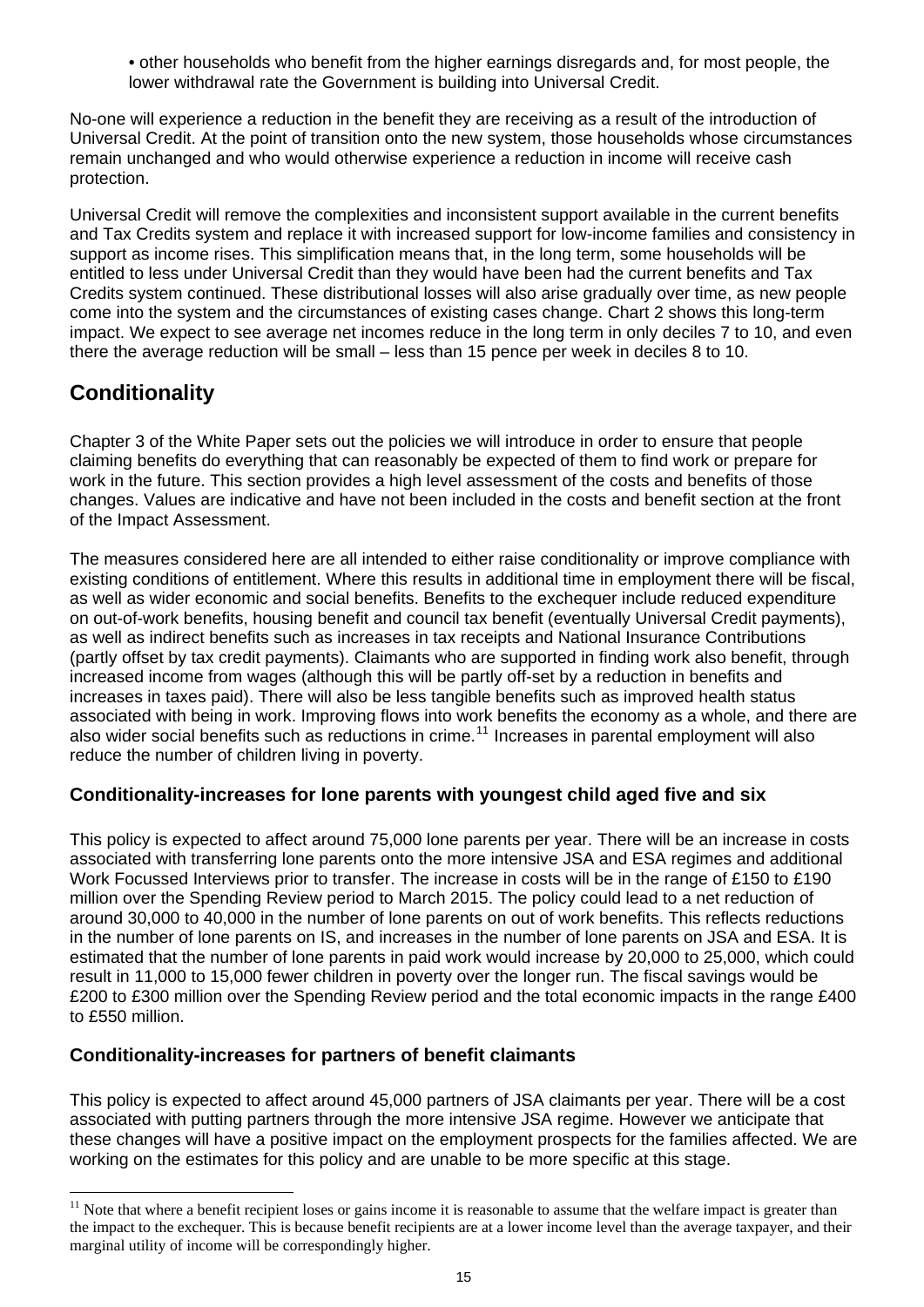#### **Conditionality-targeted increases for jobseekers**

Targeted increases in conditionality for jobseekers will be implemented using the resources already available to Jobcentre Plus (although there is an opportunity cost in terms of Jobcentre Plus staff time). Jobcentre Plus will have greater flexibility than currently to maximise the chances of jobseekers finding employment. We anticipate that these changes will have a positive impact on the employment prospects for claimants. The intention of these measures is to increase engagement among a group who are not effectively responding to the existing regime.

#### **Conditionality-increases for those in the ESA Work Related Activity Group**

Work Related Activity might be required for a particular claimant either by Jobcentre Plus or as part of the Work Programme. Where Work Related Activity is mandated by Jobcentre Plus there would be an administrative cost to DWP, and provision would be commissioned and paid for through the Flexible Support Fund. Where a Work Programme provider requires a claimant to undertake work related activity the costs will be absorbed as part of the contracted provision. We are not currently able to estimate the employment or off-flow effects of this measure.

#### **Conditionality-introduction of the claimant commitment**

We anticipate that introducing clarity with respect to the requirements on each individual will encourage greater compliance with the conditions of entitlement for each group. For jobseekers in particular this will facilitate work-search and movements into work. It will also ensure that claimants are fully aware of the results of non-compliance, further increasing the incentive to comply with the regime. We are not currently able to estimate the size of the employment impact from this measure.

#### **Conditionality-changes to the sanctions regime**

A financial sanction results in partial or total withdrawal of benefits for a particular claimant over a period. This results in a saving to the exchequer (partly offset by hardship payments in some cases), and a loss to the sanctioned claimant. The proposed changes could increase the average duration of sanctions. For a given volume of sanctions and disentitlements this would result in a saving to the exchequer and a cost to sanctioned claimants.

A tighter sanctions regime will also provide a greater incentive to comply with the jobseeking requirements. This should increase the amount of productive jobsearch and could also reduce the number of sanctions and disentitlements. As a result of these behavioural changes we would expect some claimants to find work earlier than they otherwise would have done.

We anticipate only a small number of claimants would ever be subject to a three-year sanction, mitigated to an extent by the existence of a hardship regime.

#### **Conditionality-the introduction of the Mandatory Work Activity**

Mandatory Work Activity will only be required for a very small proportion of those who are actively seeking work. The intention is for Mandatory Work Activity to help claimants to develop the discipline required for full time employment. This should facilitate those who participate in finding and maintaining work in future. Some claimants may respond to such activity by attempting to disengage with the system; while this would result in a fiscal saving it could also lead to social costs – that is why the sanctions regime exists. Jobcentre Plus advisers will have the flexibility to use Mandatory Work Activity, where they feel this is appropriate to ensure customers receive the personalised, responsive support that they need to find employment.

Customers will be required to continue to meet the conditionality requirements and attend Fortnightly Jobsearch Reviews in order to ensure that they remain engaged with the labour market.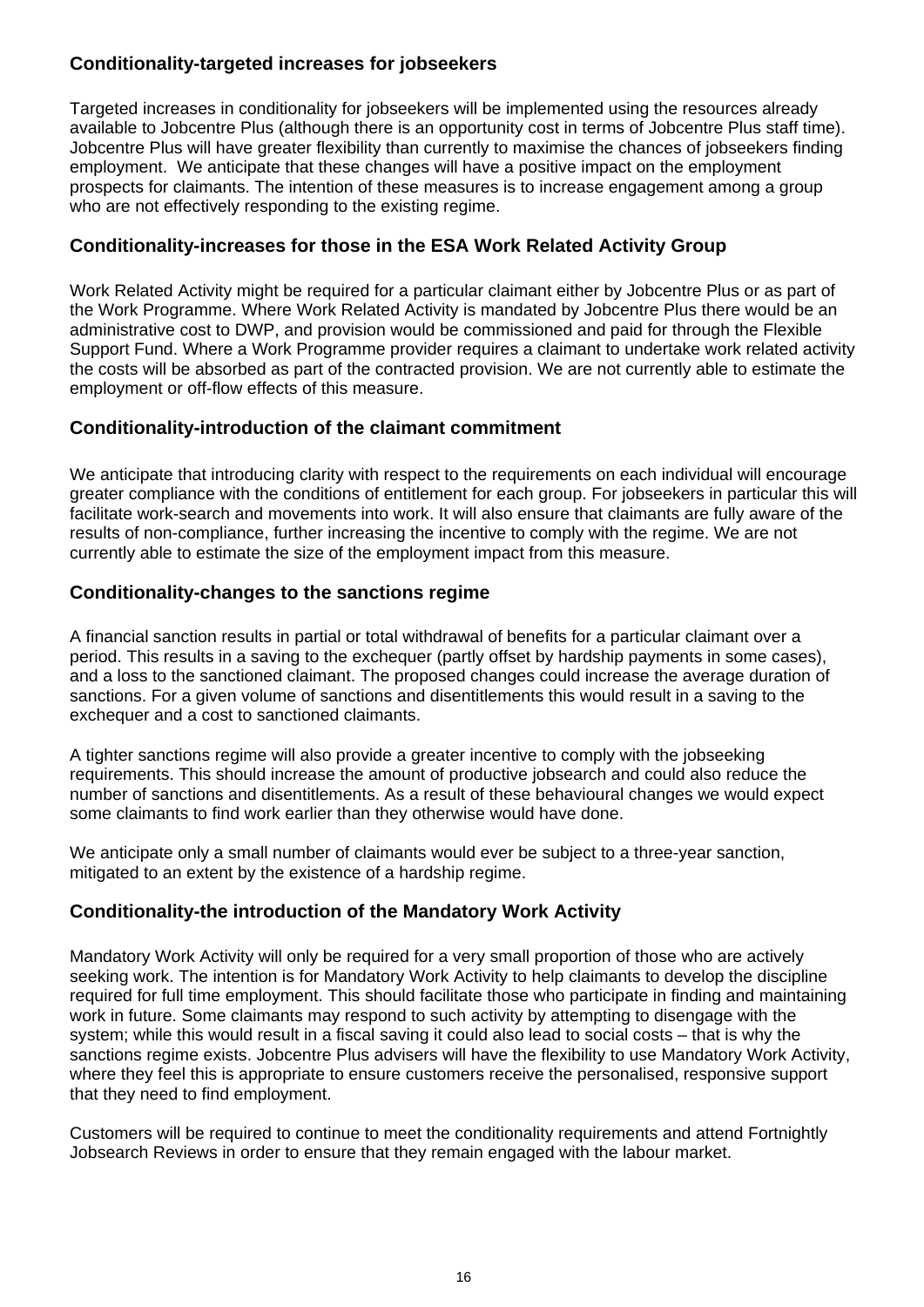## **Options for Reform**

There were five broad options for reform set out in '21<sup>st</sup> Century Welfare'. These options were evaluated against seven principles used to guide reform. An assessment of how each of these responses performed against the principles is set out in the annex two of 'Universal Credit: welfare that works'.